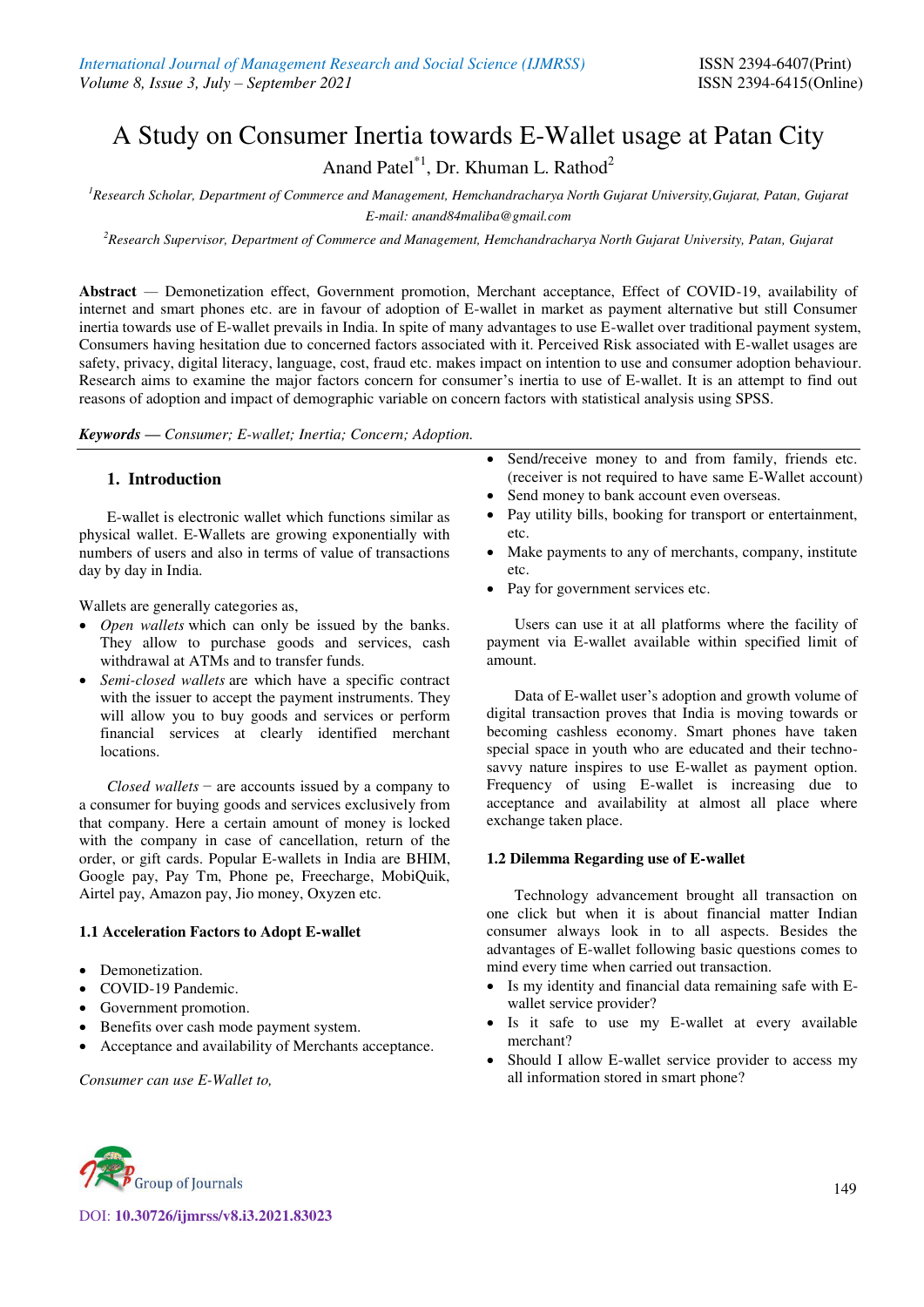Is it safe to link my bank account or plastic money card with E-wallet app/s? etc.

# **1.3 E-Wallet Working Style**

Almost all E- Wallet gives password and OTP protection to carryout transaction. It is stored information like personal and financial data encrypted. Access to E-Wallet is via your phone and requires a match between your mobile number and your phone. Any change between the two will require a reactivation of the account before any transaction can be completed.

In addition, E-Wallet requires authentication at every level of transaction. At registration, you will need to set a PIN to protect your account, post this you can set-up more secure biometric authentication via fingerprint scan and face ID.

# **2. Literature Review**

As we know that the emergence of E-wallet starts from last few years so the study was carried out with some issues like awareness, usages, method of pattern, perception, adoption, satisfaction, security etc. and still the E-wallets are in era of growth and its still exploring so many more scope of research can possible with different aspects.

Chauhan Pinal (2013) in his research paper "E-Wallet: The Trusted Partner in our Pocket." Found that the security of transaction is beneficial for success as well as it is more crucial to look for security in terms of interoperability and standardization of security and formats. Rouibah (2015) investigated in his paper that poor security, absence of trust, dread of disappointment, high charges and poor nature were the significant limitations that influenced e-payments.

 In addition, security highlights of web, banking offices, protection and nature of administrations were additionally influencing reception of e-installments. Rathore, H. S. (2016, April) in his research paper "Adoption of Digital Wallet by Consumers" found that adoption of E-wallet due to its advantage of convience and usefulness but major challenges he found are safety and security.

Abhipsa Pal, Sai Dattathrani, Dr. Rahul Dé (March 2017) "Security in Mobile Payments: A Report on User Issues" carried out research on specific E-wallet with BASEL norms and they found serious privacy and security concerns like confidentiality, repudiation management, data transaction integrity, authentication, unauthorized deductions, access & availability, customer privacy in almost all E-wallets. To gain customer trust they suggested to government, OS & App vendors to improve or change in features and technology. [R Dinakaran](https://www.thehindubusinessline.com/profile/author/R-Dinakaran/) (November 30, 2016), reported with heading how safe is your favourite ewallet? Found that the new user's concern for security is increasing. Sushil Punwatkar and Dr. Manoj Verghese (March 2018) "Adaptation of e-Wallet Payment: An Empirical Study on Consumers' Adoption Behavior in Central India" they found that consumers adoption behavior is rise day by day and becoming most likely used mode of online payment. They also found that perceived security factor is require prime concern compare to other factors. Secondly technical knowhow factor is not affecting the youth and followed by intention to use factor is mostly affect adoption behavior of consumer.

Swapnil Undale, Ashish Kulkarni and Harshali Patil (July 2020) in their research paper "Perceived E-Wallet security: impact of COVID-19 pandemic" found that rise in e-wallet users in Covid-19 pandemic and it is forceful no willful adoption but among them middle income group and female are more concerned for security.

# **2.1 Research Gap**

The gap of the work is restricted to the consumer's experience and perceived risk associated with utility of Ewallets. This study has attempted to cover the gap of customers concern and also discussed about impact of demographical variables on it.

#### **3. Research Methodology**

# **3.1 Research Design**

Descriptive research design is used for this research paper. Descriptive research is the part of management research where the characteristics of the variable are used for the study.

# **3.2 Objective of the Study**

- To study factors affecting consumers inertia to use Ewallet.
- To analyse which factor/s drive consumer to adopt Ewallet.
- To analyse concern factors and perceived risk associate with use of E-wallet.
- To study Demographic variable impact on consumer's concern for E-wallet usage.

# **3.3 Limitation of the Study**

- Study carried out in small city of Patan situated in Gujarat so generalisation of result may differ.
- Time taken to carryout research is a limited to 8



DOI: **10.30726/ijmrss/v8.i3.2021.83023**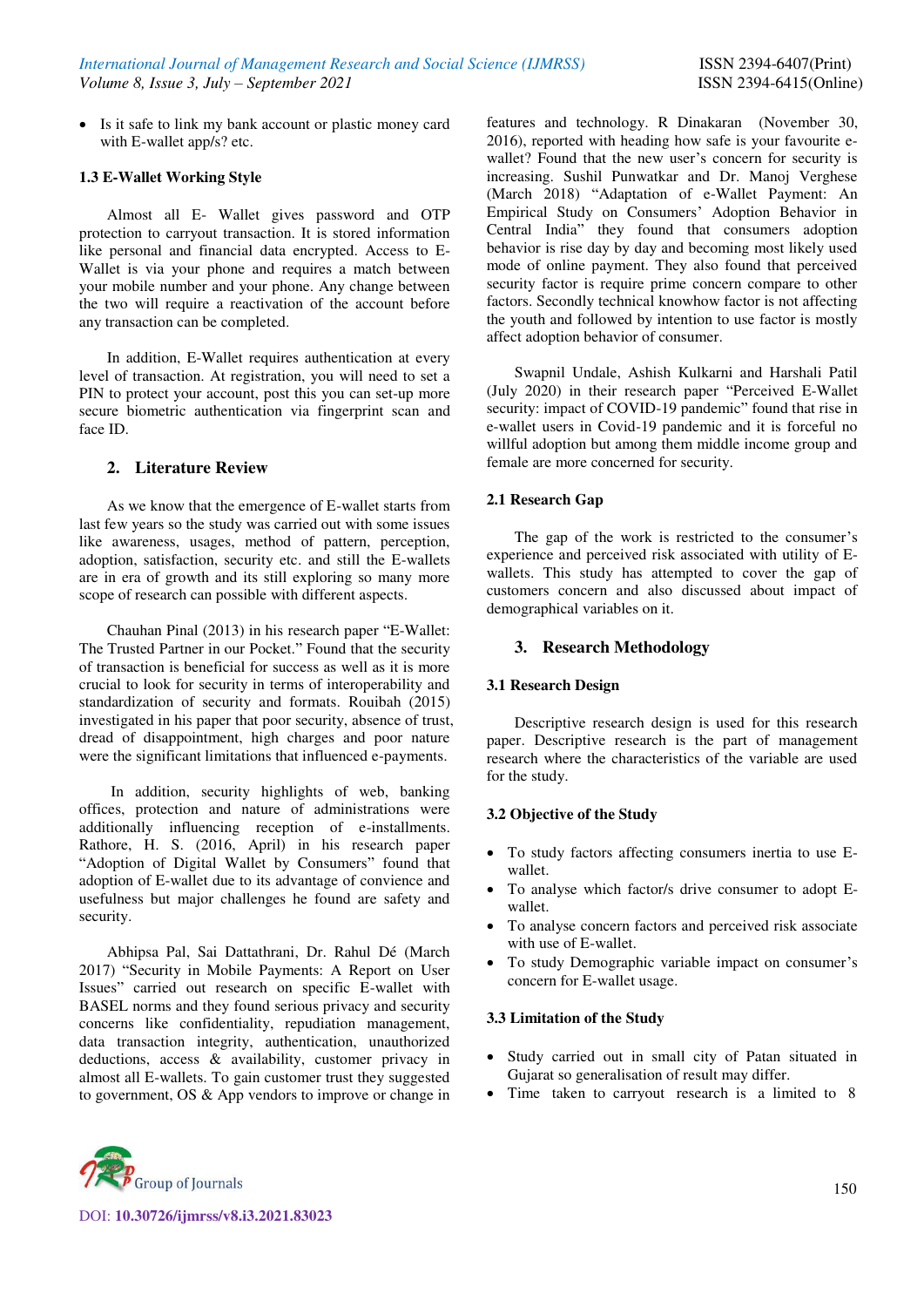months.

• Technological advancement and improvement may vary User's concern in future.

#### **3.4 Research Hypothesis**

H01: There is no significant relationship between demographic factors and concern factors regarding use of E-wallet.

#### **3.5 Data Collection**

Survey is carried out to collect primary data with structured questionnaire and secondary data is collected online (websites) and offline (books, magazine, newspapers etc.)

#### **3.6 Sample Size & Sampling Method**

Researcher approach to 200 respondents with Simple random technique and out of them 152 respondents gave responses.

# **4. Data Analysis**

MS excel and SPSS are used for data analysis. In this research work, reliability, demographic frequency, descriptive frequency and anova are used.

#### **Table 1. Reliability Statistics**

| <b>Cronbach's Alpha</b> | N of Items |
|-------------------------|------------|
|                         |            |

*Source: SPSS from primary data*

#### **Table 2. Frequency statistics**

|            | <b>Demographic variables</b> | <b>Frequency</b> | Percentage |
|------------|------------------------------|------------------|------------|
| ូ<br>ប     | $1 = Male$                   | 104              | 68.42      |
|            | $2 =$ Female                 | 48               | 31.58      |
| Age        | $1 =$ Below $20$             | 19               | 12.50      |
|            | $2=21$ to 30                 | 55               | 36.18      |
|            | $3=31$ to 40                 | 61               | 40.13      |
|            | $4=41$ to 50                 | 17               | 11.18      |
|            | $5 =$ Above 51               | 0                | 0          |
| Occupation | $1 = Student$                | 49               | 32.24      |
|            | $2 =$ Service                | 39               | 25.66      |
|            | 3=Agriculture                | 11               | 7.24       |
|            | 4=Housewife                  | 12               | 7.89       |



| 5=Professional       | 41 | 26.97 |
|----------------------|----|-------|
| $1=Up$ to hsc        | 47 | 30.92 |
| $2 = Diploma$        | 22 | 14.47 |
| $3 =$ Graduate       | 62 | 40.79 |
| 4=Post graduate      | 20 | 13.16 |
| $5 = Other$          | 1  | 0.66  |
| $1 = Up to 10000$    | 41 | 26.97 |
| $2 = 10001$ to 20000 | 23 | 15.13 |
| $3 = 20001$ to 30000 | 32 | 21.05 |
| 4=31001 to 40000     | 23 | 15.13 |
| 5=40001 to 50000     | 22 | 14.47 |
| $6 =$ More to 50001  | 11 | 7.24  |
|                      |    |       |

*Source: SPSS from primary data*

**Table 3. Descriptive Statistics Frequency of use of Ewallet** 

|                    | N   | Mean | Std.<br><b>Deviation</b> |
|--------------------|-----|------|--------------------------|
| Once in a month    | 152 | .50  | .502                     |
| Once in a week     | 152 | .41  | .494                     |
| Every day          | 152 | .08  | .271                     |
| Once in a year     | 152 | .01  | .114                     |
| Valid N (listwise) | 152 |      |                          |

*Source: SPSS from primary data*

**Table 4. Reasons for adoption of E-wallet**

|                                              | N   | Mean | Std.             |
|----------------------------------------------|-----|------|------------------|
|                                              |     |      | <b>Deviation</b> |
| covid-19 pandemic                            | 152 | .61  | .490             |
| Govt. promotion                              | 152 | .55  | .500             |
| willful adoption                             | 152 | .40  | .492             |
| <b>Merchants</b><br>acceptance/ availability | 152 | .38  | .486             |
| Demonetization                               | 152 | .25  | .434             |
| Other                                        | 152 | .18  | .389             |
| Valid N (listwise)                           | 152 |      |                  |

*Source: SPSS from primary data* 

*ANOVA test :* As per above table no 4.4 There is significant difference between demographic variable and factors concern for consumer regarding use of E-wallet so the researcher reject Ho1 Null hypothesis. Also we can see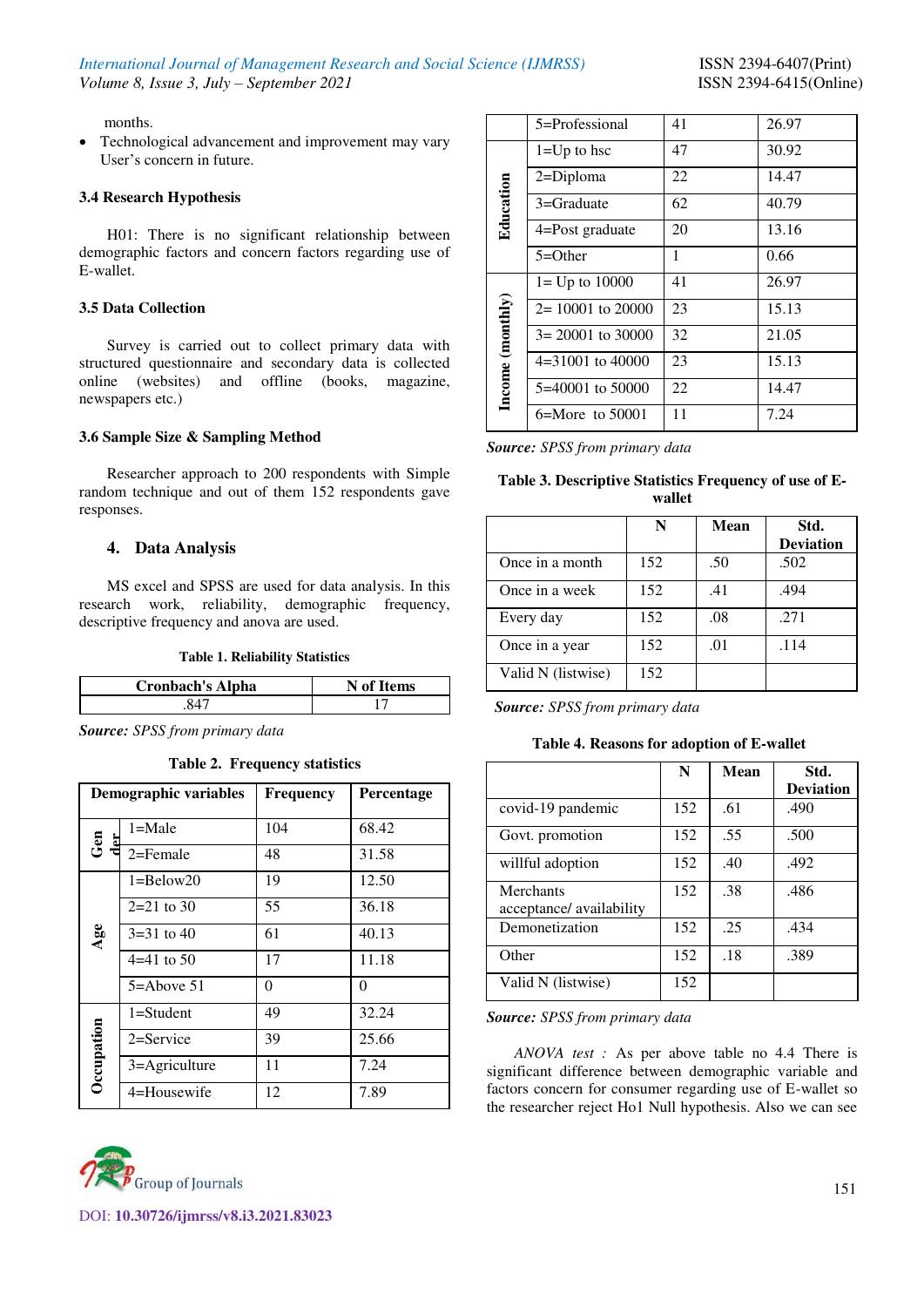there is close relation of concern factors with the level of Education.

| <b>Factors concern for consumer</b> | <b>GENDER</b> |      | AGE   |       | <b>OCCUPATION</b> |          | <b>EDUCATION</b> |          | <b>INCOME</b> |          |
|-------------------------------------|---------------|------|-------|-------|-------------------|----------|------------------|----------|---------------|----------|
| while using E-wallet                | F             | sig. | F     | sig.  | F                 | sig.     | F                | sig.     | F             | sig.     |
| Theft of identity/ Privacy          | 2.02          | 0.16 | 0.714 | 0.545 | 1.71              | 0.15     | 6.82             | $\Omega$ | 1.27          | 0.28     |
| Poor Internet connectivity          | 4.15          | 0.04 | 0.451 | 0.717 | 1.53              | 0.2      | 2.95             | 0.02     | 0.63          | 0.68     |
| Trusted Merchant acceptance         | 0.28          | 0.6  | 3.503 | 0.017 | 0.97              | 0.43     | 2.7              | 0.03     | 0.51          | 0.77     |
| Costs/Hidden charges                | 1.22          | 0.27 | 0.65  | 0.584 | 2.36              | 0.06     | 4.09             | $\Omega$ | 0.88          | 0.49     |
| Lack of technology knowhow          | 4.15          | 0.04 | 2.724 | 0.046 | 2.51              | 0.04     | 3.7              | 0.01     | 2.55          | 0.03     |
| Hacking of financial transaction    | 3.24          | 0.07 | 4.72  | 0.004 | 0.39              | 0.82     | 4.8              | $\Omega$ | 0.16          | 0.98     |
| Language                            | 2.86          | 0.09 | 0.819 | 0.485 | 2.69              | 0.03     | 4.05             | $\Omega$ | 2.56          | 0.03     |
| Literacy                            | 4.32          | 0.04 | 1.859 | 0.139 | 2.82              | 0.03     | 1.67             | 0.16     | 4.6           | $\Omega$ |
| Terms and conditions                | 4.01          | 0.05 | 5.745 | 0.001 | 5.53              | $\theta$ | 2.59             | 0.04     | 1.57          | 0.17     |

Table 5. ANOVA analysis

*Source: SPSS from primary data* 

# **5. Findings**

- Majority of the respondents are male  $(61\%)$ , students (33%), graduate (41%), having age between 31 to 40 years (41%) and income below Rs. 10000/- per month.
- Majority of consumers use either once in a month (mean 0.50) or once in a week (mean 0.41).
- Consumers adopt E-wallet with certain reasons and from that major reason is Covid-19 pandemic (mean 0.61) and government promotion (mean 0.55) followed by willful adoption (mean 0.40), merchants acceptance or availability (mean0.38) and Demonetization (mean0.25).
- Consumer's concern factors regarding use of E-wallet is having association with all demographic variables but the close association is with Education qualification followed by gender, age, occupation, and income level.

# **6. Conclusion**

- Consumer's adoption of E-wallet is pushed by last few years' circumstances and the major reason is lockdown given by government in Covid-19 pandemic. Indian government play crucial role in promotion of digital India by providing awareness campaign, training, workshops, schemes, launching of BHIM application, providing infrastructures, support and assistance where ever needed which gain trust of consumer to willful adoption and use E-wallet. Impact of Demonetization on adoption of E-wallet is for shorter period of time.
- News and cases regarding fraud, cybercrime, security, and privacy make consumer to concern for the risk

associated with its usage. Consumer becomes anxious about personal and financial data which may get disclosed, theft or misused. Service providers gives protection of the data and layers of authentication but still there are some hackers comes with decoding system who hunt consumer on this front.

 Consumers with higher education qualification are having more concern for factors like security breach, privacy and risk associated with usage of E-wallet. So education qualification, technology knowhow, digital literacy and terms and conditions related to E-wallet usage must consider gaining customers trust.

# **6.1 Suggestions**

- RBI government and service providers should improve or add-on the layers of protection in E-wallets so customer can use it without hesitation Example like Free Charge launches India's first e-wallet protection plan.
- Customers don't have adequate awareness and digital literacy about safe usage of digital payment system so they are equally responsible for not taking care of privacy and security so on consumers side they have to take some precautions and being aware of safe and secure usage of E-wallet is also needed to focus.

# **References**

[1] Swapnil Undale, Ashish Kulkarni and Harshali Patil;"E-Wallet security: impact of COVID- 19 pandemic"; July 2020. Retrieved from https: // www. emerald.com / insight / 0973- 1954. htm on 12.03.2021.



DOI: **10.30726/ijmrss/v8.i3.2021.83023**